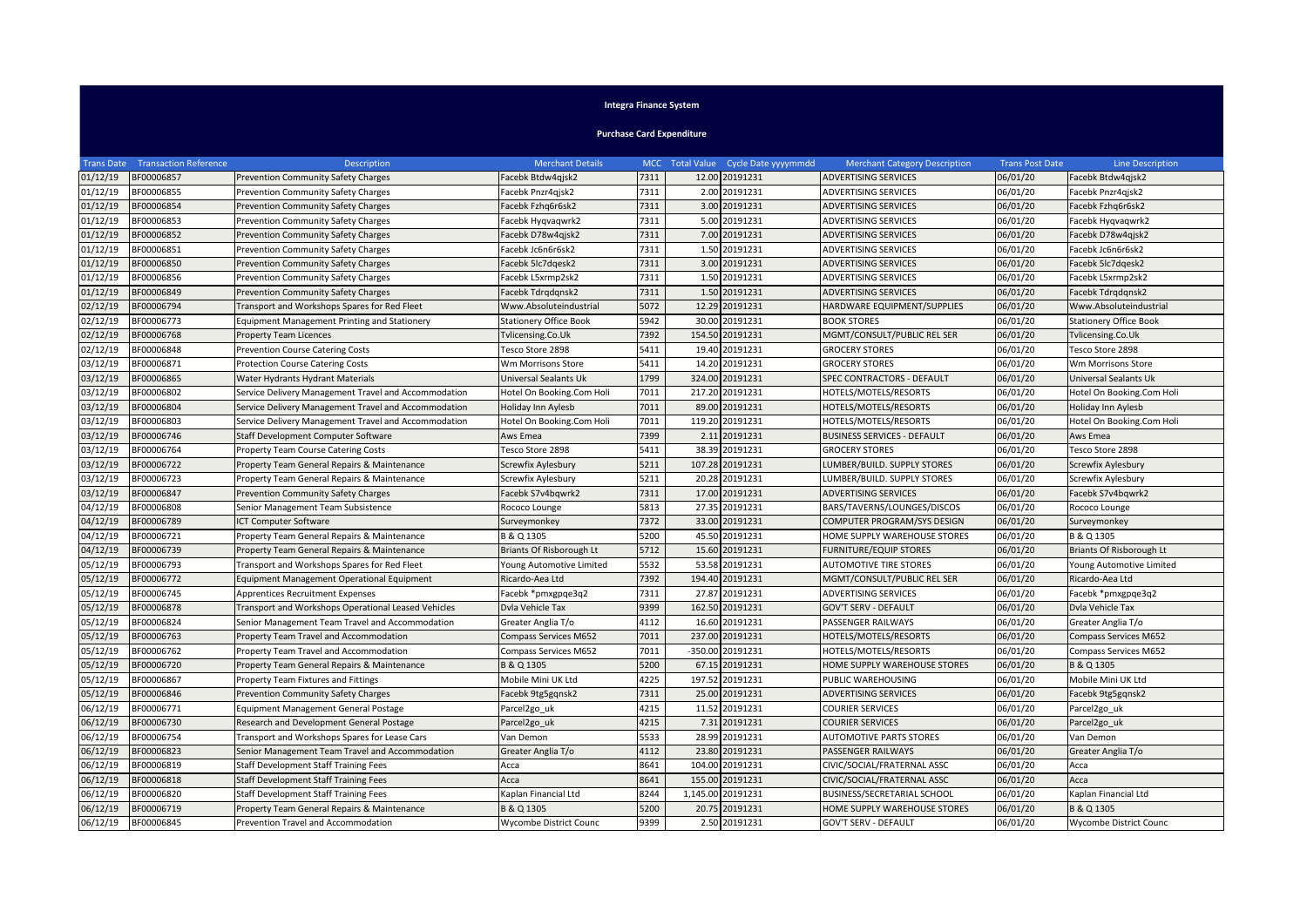| 07/12/19 | BF00006869 | Corporate Planning Travel and Accommodation          | Aylesbury Station T/o         | 4112 | 17.40 20191231   | PASSENGER RAILWAYS               | 06/01/20 | Aylesbury Station T/o         |
|----------|------------|------------------------------------------------------|-------------------------------|------|------------------|----------------------------------|----------|-------------------------------|
| 08/12/19 | BF00006812 | Senior Management Team Miscellaneous Expenses        | Shell Broughton               | 5541 | 15.29 20191231   | <b>SERVICE STATIONS</b>          | 06/01/20 | Shell Broughton               |
| 09/12/19 | BF00006833 | Senior Management Team Subsistence                   | Trophytoo                     | 5944 | 78.00 20191231   | <b>JEWELRY STORES</b>            | 06/01/20 | Trophytoo                     |
| 09/12/19 | BF00006792 | Transport and Workshops Spares for Red Fleet         | Ch Morgan                     | 8911 | $-0.30$ 20191231 | ARCHITECTURAL/ENG/SURVEY         | 06/01/20 | Ch Morgan                     |
| 09/12/19 | BF00006782 | Urban Search and Rescue Dog Handling Costs           | Premier Inn44015030           | 3811 | 82.49 20191231   | Premier Inn                      | 06/01/20 | Premier Inn44015030           |
| 09/12/19 | BF00006781 | Urban Search and Rescue Dog Handling Costs           | Premier Inn44015030           | 3811 | 82.49 20191231   | Premier Inn                      | 06/01/20 | Premier Inn44015030           |
| 09/12/19 | BF00006717 | Property Team General Repairs & Maintenance          | Buildbase - Aylesbury         | 5211 | 121.87 20191231  | LUMBER/BUILD. SUPPLY STORES      | 06/01/20 | Buildbase - Aylesbury         |
| 09/12/19 | BF00006718 | Property Team General Repairs & Maintenance          | Buildbase - Aylesbury         | 5211 | 135.00 20191231  | LUMBER/BUILD. SUPPLY STORES      | 06/01/20 | Buildbase - Aylesbury         |
| 09/12/19 | BF00006738 | Property Team General Repairs & Maintenance          | Mk Bletchley                  | 5211 | 99.99 20191231   | LUMBER/BUILD, SUPPLY STORES      | 06/01/20 | Mk Bletchley                  |
| 10/12/19 | BF00006791 | Transport and Workshops Spares for Red Fleet         | <b>Bsp Hydraulics</b>         | 1799 | 120.50 20191231  | SPEC CONTRACTORS - DEFAULT       | 06/01/20 | <b>Bsp Hydraulics</b>         |
| 10/12/19 | BF00006814 | Aylesbury Fire Station Catering and Domestic Equip   | Co-Op Group 620624            | 5411 | 18.45 20191231   | <b>GROCERY STORES</b>            | 06/01/20 | Co-Op Group 620624            |
| 10/12/19 | BF00006877 | Reception Administration General Postage             | Parcel2go.Com Ltd             | 4215 | 15.53 20191231   | <b>COURIER SERVICES</b>          | 06/01/20 | Parcel2go.Com Ltd             |
| 10/12/19 | BF00006879 | Human Resources Welfare                              | <b>Chiltern Florists</b>      | 5992 | 43.99 20191231   | <b>FLORISTS</b>                  | 06/01/20 | <b>Chiltern Florists</b>      |
| 10/12/19 | BF00006755 | <b>Protection Subsistence</b>                        | Silverstone - Catering        | 7929 | 15.50 20191231   | BANDS/ORCHESTRAS/ENTERTAIN       | 06/01/20 | Silverstone - Catering        |
| 10/12/19 | BF00006788 | ICT Travel and Accommodation                         | Kfc - Aylesbury Rst           | 5814 | 22.36 20191231   | <b>FAST FOOD RESTAURANTS</b>     | 06/01/20 | Kfc - Aylesbury Rst           |
| 10/12/19 | BF00006716 | Property Team General Repairs & Maintenance          | Buildbase - Aylesbury         | 5211 | 72.48 20191231   | LUMBER/BUILD. SUPPLY STORES      | 06/01/20 | Buildbase - Aylesbury         |
| 10/12/19 | BF00006715 | Property Team General Repairs & Maintenance          | B & Q 1305                    | 5200 | 16.92 20191231   | HOME SUPPLY WAREHOUSE STORES     | 06/01/20 | B & Q 1305                    |
| 10/12/19 | BF00006714 | Property Team General Repairs & Maintenance          | Aylesbury Plant Hire L        | 7394 | 16.80 20191231   | EQUIP/FURN RENT/LEASE SERV       | 06/01/20 | Aylesbury Plant Hire L        |
| 10/12/19 | BF00006844 | Prevention Travel and Accommodation                  | Mkc Parking Ringgo            | 7523 | 8.00 20191231    | AUTO PARKING LOTS/GARAGES        | 06/01/20 | Mkc Parking Ringgo            |
| 10/12/19 | BF00006844 | Prevention Travel and Accommodation                  | Mkc Parking Ringgo            | 7523 | 0.18 20191231    | AUTO PARKING LOTS/GARAGES        | 06/01/20 | <b>RingGo Fee</b>             |
| 10/12/19 | BF00006844 | Prevention Travel and Accommodation                  | <b>Mkc Parking Ringgo</b>     | 7523 | 0.20 20191231    | AUTO PARKING LOTS/GARAGES        | 06/01/20 | <b>RingGo Receipt Fee</b>     |
| 11/12/19 | BF00006709 | Staff Development Printing and Stationery            | Amznmktplace Amazon.Co.Uk     | 5999 | 10.67 20191231   | MISC SPECIALITY RETAIL           | 06/01/20 | Amznmktplace Amazon.Co.Uk     |
| 11/12/19 | BF00006709 | Staff Development Printing and Stationery            | Amznmktplace Amazon.Co.Uk     | 5999 | 1.97 20191231    | MISC SPECIALITY RETAIL           | 06/01/20 | Amznmktplace Amazon.Co.Uk     |
| 11/12/19 | BF00006709 | Staff Development Printing and Stationery            | Amznmktplace Amazon.Co.Uk     | 5999 | 12.88 20191231   | MISC SPECIALITY RETAIL           | 06/01/20 | Amznmktplace Amazon.Co.Uk     |
| 11/12/19 | BF00006707 | Health and Safety Printing and Stationery            | <b>Stationery Office Book</b> | 5942 | 75.00 20191231   | <b>BOOK STORES</b>               | 06/01/20 | <b>Stationery Office Book</b> |
| 11/12/19 | BF00006807 | <b>Democratic Representation Other Expenses</b>      | Post Office Counter           | 9402 | 7.40 20191231    | POSTAGE STAMPS                   | 06/01/20 | Post Office Counter           |
| 11/12/19 | BF00006761 | Property Team Travel and Accommodation               | Hotel On Booking.Com Kent     | 7011 | 185.40 20191231  | HOTELS/MOTELS/RESORTS            | 06/01/20 | Hotel On Booking.Com Kent     |
| 11/12/19 | BF00006759 | Property Team Travel and Accommodation               | Compass Services M652         | 7011 | 140.00 20191231  | HOTELS/MOTELS/RESORTS            | 06/01/20 | Compass Services M652         |
| 11/12/19 | BF00006760 | Property Team Travel and Accommodation               | Compass Services M652         | 7011 | 70.00 20191231   | HOTELS/MOTELS/RESORTS            | 06/01/20 | Compass Services M652         |
| 11/12/19 | BF00006713 | Property Team General Repairs & Maintenance          | <b>Grant And Stone</b>        | 5251 | 51.83 20191231   | <b>HARDWARE STORES</b>           | 06/01/20 | <b>Grant And Stone</b>        |
| 11/12/19 | BF00006843 | Prevention Travel and Accommodation                  | Mkc Parking Ringgo            | 7523 | 6.00 20191231    | AUTO PARKING LOTS/GARAGES        | 06/01/20 | <b>Mkc Parking Ringgo</b>     |
| 11/12/19 | BF00006843 | Prevention Travel and Accommodation                  | Mkc Parking Ringgo            | 7523 | 0.18 20191231    | AUTO PARKING LOTS/GARAGES        | 06/01/20 | RingGo Parking Fee            |
| 11/12/19 | BF00006843 | Prevention Travel and Accommodation                  | <b>Mkc Parking Ringgo</b>     | 7523 | 0.20 20191231    | AUTO PARKING LOTS/GARAGES        | 06/01/20 | RingGo Receipt Fee            |
| 12/12/19 | BF00006708 | Staff Development Printing and Stationery            | Amazon.Co.Uk*ci09g5gm5 Am     | 5999 | 6.14 20191231    | MISC SPECIALITY RETAIL           | 06/01/20 | Amazon.Co.Uk*ci09g5gm5 Am     |
| 12/12/19 | BF00006832 | <b>Operational Training Water Awareness Training</b> | Premier Inn 44537110          | 3811 | 217.96 20191231  | Premier Inn                      | 06/01/20 | Premier Inn 44537110          |
| 12/12/19 | BF00006830 | <b>Operational Training Water Awareness Training</b> | Premier Inn 44537110          | 3811 | 118.98 20191231  | Premier Inn                      | 06/01/20 | Premier Inn 44537110          |
| 12/12/19 | BF00006831 | <b>Operational Assurance Miscellaneous Expenses</b>  | Premier Inn44012200           | 3811 | 133.98 20191231  | Premier Inn                      | 06/01/20 | Premier Inn44012200           |
| 12/12/19 | BF00006770 | <b>Equipment Management Operational Equipment</b>    | Farnell                       | 5065 | 151.20 20191231  | ELECTRICAL PARTS/EQUIPMENT       | 06/01/20 | Farnell                       |
| 12/12/19 | BF00006769 | <b>Equipment Management General Postage</b>          | Parcel2go_uk                  | 4215 | 11.52 20191231   | <b>COURIER SERVICES</b>          | 06/01/20 | Parcel2go_uk                  |
| 12/12/19 | BF00006749 | Senior Management Team Travel and Accommodation      | Bletchley Stn T/O             | 4112 | 47.80 20191231   | PASSENGER RAILWAYS               | 06/01/20 | Bletchley Stn T/O             |
| 12/12/19 | BF00006728 | Research and Development General Postage             | Parcel2go uk                  | 4215 | 22.62 20191231   | <b>COURIER SERVICES</b>          | 06/01/20 | Parcel2go uk                  |
| 12/12/19 | BF00006729 | Research and Development General Postage             | Parcel2go uk                  | 4215 | 7.31 20191231    | <b>COURIER SERVICES</b>          | 06/01/20 | Parcel2go uk                  |
| 12/12/19 | BF00006744 | Staff Development Miscellaneous Expenses             | Wm Morrisons Store            | 5411 | 4.00 20191231    | <b>GROCERY STORES</b>            | 06/01/20 | Wm Morrisons Store            |
| 12/12/19 | BF00006753 | Transport and Workshops Spares for Lease Cars        | Dvsa                          | 9399 | 51.25 20191231   | GOV'T SERV - DEFAULT             | 06/01/20 | Dvsa                          |
| 12/12/19 | BF00006811 | Senior Management Team Subsistence                   | Starbucks                     | 5814 | 4.95 20191231    | <b>FAST FOOD RESTAURANTS</b>     | 06/01/20 | <b>Starbucks</b>              |
| 12/12/19 | BF00006816 | Senior Management Team Travel and Accommodation      | Aylesbury Station T/o         | 4112 | 41.20 20191231   | PASSENGER RAILWAYS               | 06/01/20 | Aylesbury Station T/o         |
| 12/12/19 | BF00006817 | Senior Management Team Travel and Accommodation      | Aylesbury V D Council         | 7523 | 3.20 20191231    | <b>AUTO PARKING LOTS/GARAGES</b> | 06/01/20 | Aylesbury V D Council         |
| 12/12/19 | BF00006866 | CAP - MK BLH Decked Carpark Professional Fees        | Milton Keynes Council         | 9399 | 750.00 20191231  | <b>GOV'T SERV - DEFAULT</b>      | 06/01/20 | Milton Keynes Council         |
| 12/12/19 | BF00006840 | Prevention Community Safety Charges                  | Brightkidz                    | 5399 | 600.00 20191231  | MISC GEN MERCHANDISE - DEF       | 06/01/20 | <b>Brightkidz</b>             |
| 12/12/19 | BF00006841 | Prevention Operational Equipment                     | <b>B&amp;g Direct</b>         | 5200 | 50.00 20191231   | HOME SUPPLY WAREHOUSE STORES     | 06/01/20 | <b>B&amp;q Direct</b>         |
| 12/12/19 | BF00006842 | <b>Prevention Community Safety Charges</b>           | Paypal *blue Panda            | 8931 | 486.00 20191231  | ACCOUNTANTS/AUDITORS/BOOKPR      | 06/01/20 | Paypal *blue Panda            |
| 12/12/19 | BF00006840 | Prevention Community Safety Charges                  | Brightkidz                    | 5399 | 264.00 20191231  | MISC GEN MERCHANDISE - DEF       | 06/01/20 | Brightkidz line 2             |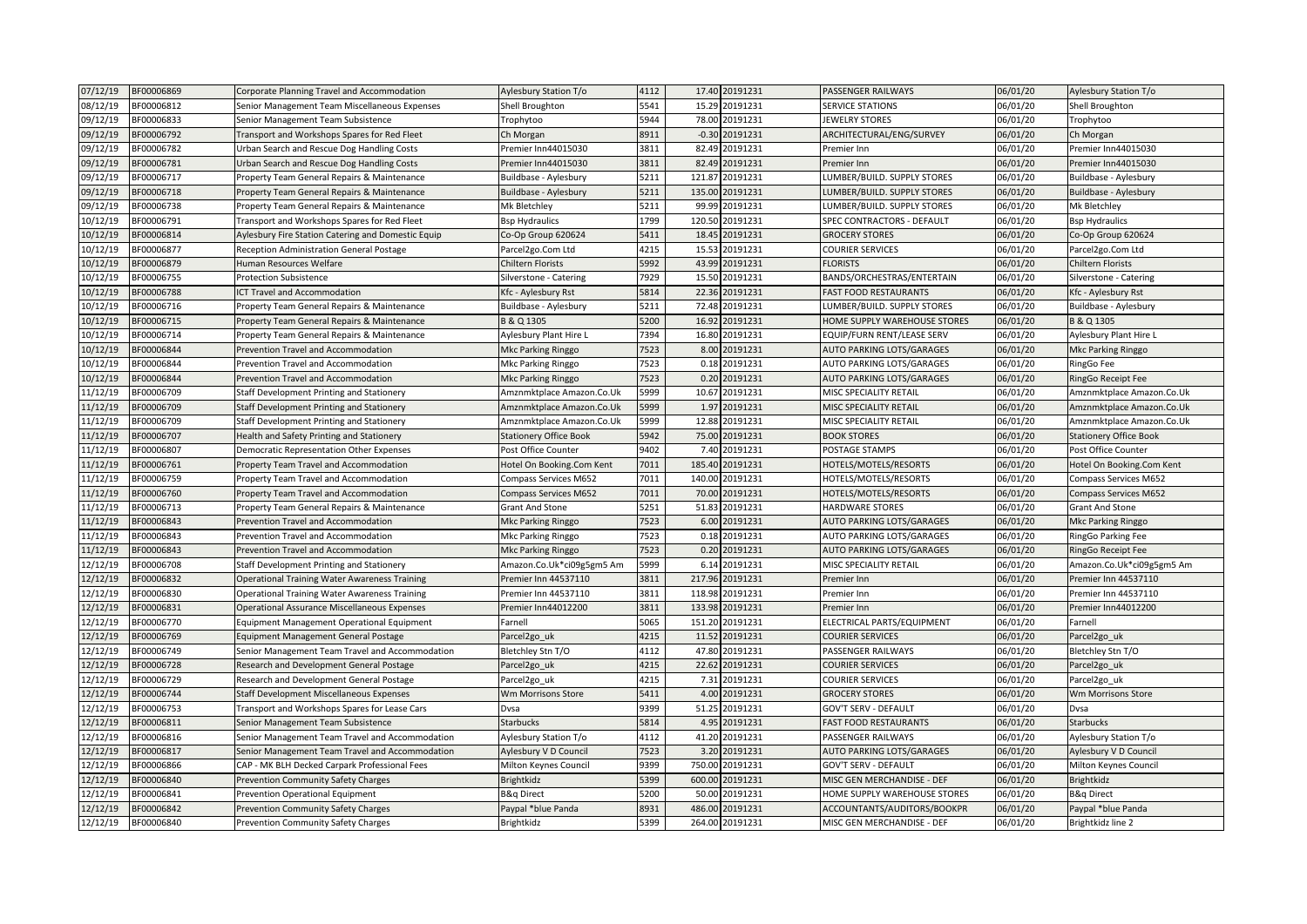| 13/12/19 | BF00006780 | Aylesbury Fire Station Fixtures and Fittings         | Lock & Key Centre         | 7251 | 60.00 20191231    | SHOE REPAIR/SHINE/HAT CLEAN        | 06/01/20 | Lock & Key Centre                 |
|----------|------------|------------------------------------------------------|---------------------------|------|-------------------|------------------------------------|----------|-----------------------------------|
| 13/12/19 | BF00006779 | Urban Search and Rescue Travel and Accommodation     | Suiteshotelgroup.Com      | 7011 | 97.00 20191231    | HOTELS/MOTELS/RESORTS              | 06/01/20 | Suiteshotelgroup.Com              |
| 13/12/19 | BF00006810 | Senior Management Team Travel and Accommodation      | Thetrainline.Com          | 4112 | 38.14 20191231    | PASSENGER RAILWAYS                 | 06/01/20 | Thetrainline.Com                  |
| 13/12/19 | BF00006758 | Property Team Printing and Stationery                | Mfs Reprographics Limi    | 7338 | 144.00 20191231   | <b>QUICK COPY/REPRO SERVICES</b>   | 06/01/20 | Mfs Reprographics Limi            |
| 13/12/19 | BF00006710 | Property Team General Repairs & Maintenance          | Lock & Key Centre         | 7251 | 2.50 20191231     | SHOE REPAIR/SHINE/HAT CLEAN        | 06/01/20 | Lock & Key Centre                 |
| 13/12/19 | BF00006711 | roperty Team General Repairs & Maintenance           | B & Q 1305                | 5200 | 39.60 20191231    | HOME SUPPLY WAREHOUSE STORES       | 06/01/20 | B & Q 1305                        |
| 13/12/19 | BF00006712 | Property Team General Repairs & Maintenance          | Ch Morgan                 | 8911 | 41.77 20191231    | ARCHITECTURAL/ENG/SURVEY           | 06/01/20 | Ch Morgan                         |
| 13/12/19 | BF00006839 | Prevention Community Safety Charges                  | Paypal *shred             | 5651 | 900.00 20191231   | <b>FAMILY CLOTHING STORES</b>      | 06/01/20 | Paypal *shred                     |
| 13/12/19 | BF00006839 | Prevention General Postage                           | Paypal *shred             | 5651 | 30.00 20191231    | <b>FAMILY CLOTHING STORES</b>      | 06/01/20 | Postage for road safety resources |
| 14/12/19 | BF00006742 | Apprentices Subsistence                              | Tesco Stores 2041         | 5411 | 11.15 20191231    | <b>GROCERY STORES</b>              | 06/01/20 | Tesco Stores 2041                 |
| 14/12/19 | BF00006806 | Senior Management Team Travel and Accommodation      | Aylesbury Station T/o     | 4112 | 41.20 20191231    | PASSENGER RAILWAYS                 | 06/01/20 | Aylesbury Station T/o             |
| 15/12/19 | BF00006800 | Infrastructure Projects Travel and Accommodation     | Jurys Inn Exeter Front De | 7011 | 67.50 20191231    | HOTELS/MOTELS/RESORTS              | 06/01/20 | Jurys Inn Exeter Front De         |
| 15/12/19 | BF00006799 | nfrastructure Projects Travel and Accommodation      | Jurys Inn Exeter Front De | 7011 | 0.30 20191231     | HOTELS/MOTELS/RESORTS              | 06/01/20 | Jurys Inn Exeter Front De         |
| 15/12/19 | BF00006798 | nfrastructure Projects Travel and Accommodation      | Jurys Inn Exeter Front De | 7011 | 67.50 20191231    | HOTELS/MOTELS/RESORTS              | 06/01/20 | Jurys Inn Exeter Front De         |
| 15/12/19 | BF00006801 | nfrastructure Projects Travel and Accommodation      | Jurys Inn Exeter Front De | 7011 | 67.20 20191231    | HOTELS/MOTELS/RESORTS              | 06/01/20 | Jurys Inn Exeter Front De         |
| 15/12/19 | BF00006743 | Apprentices Subsistence                              | Tesco Stores 2041         | 5411 | 6.00 20191231     | <b>GROCERY STORES</b>              | 06/01/20 | Tesco Stores 2041                 |
| 16/12/19 | BF00006827 | Protection General Office Equipment                  | Amazon.Co.Uk*s47jw8j55    | 5969 | 390.00 20191231   | OTHER DIRECT MARKETERS             | 06/01/20 | Amazon.Co.Uk*s47jw8j55            |
| 16/12/19 | BF00006861 | High Wycombe Fire Station Course Catering Costs      | Tesco Store 2640          | 5411 | 31.25 20191231    | <b>GROCERY STORES</b>              | 06/01/20 | Tesco Store 2640                  |
| 16/12/19 | BF00006860 | High Wycombe Fire Station Fixtures and Fittings      | Dunelm Ltd                | 5714 | 16.00 20191231    | DRAPERY & UPHOLSTERY STORES        | 06/01/20 | Dunelm Ltd                        |
| 16/12/19 | BF00006809 | Senior Management Team Travel and Accommodation      | Napier Parking Ltd Eld    | 7523 | 10.00 20191231    | <b>AUTO PARKING LOTS/GARAGES</b>   | 06/01/20 | Napier Parking Ltd Eld            |
| 16/12/19 | BF00006815 | Staff Development Staff Training Fees                | Acca                      | 8641 | 120.00 20191231   | CIVIC/SOCIAL/FRATERNAL ASSC        | 06/01/20 | Acca                              |
| 16/12/19 | BF00006805 | Senior Management Team Subsistence                   | Tru                       | 5814 | 6.59 20191231     | <b>FAST FOOD RESTAURANTS</b>       | 06/01/20 | Tru                               |
| 16/12/19 | BF00006787 | ICT Computer Hardware                                | Amznmktplace              | 5999 | 34.44 20191231    | MISC SPECIALITY RETAIL             | 06/01/20 | Amznmktplace                      |
| 16/12/19 | BF00006838 | Prevention Travel and Accommodation                  | Premier Inn44011140       | 3811 | 95.99 20191231    | Premier Inn                        | 06/01/20 | Premier Inn44011140               |
| 17/12/19 | BF00006748 | Senior Management Team Travel and Accommodation      | Villiers Hotel            | 7011 | 118.87 20191231   | HOTELS/MOTELS/RESORTS              | 06/01/20 | <b>Villiers Hotel</b>             |
| 17/12/19 | BF00006822 | Senior Management Team Travel and Accommodation      | Greater Anglia T/o        | 4112 | 23.80 20191231    | PASSENGER RAILWAYS                 | 06/01/20 | Greater Anglia T/o                |
| 17/12/19 | BF00006796 | <b>CT Miscellaneous Expenses</b>                     | Amazon.Co.Uk*d394u2vf5    | 5969 | 58.84 20191231    | OTHER DIRECT MARKETERS             | 06/01/20 | Amazon.Co.Uk*d394u2vf5            |
| 17/12/19 | BF00006737 | Property Team General Repairs & Maintenance          | New City Heating Co Lt    | 1711 | 36.51 20191231    | HEATING, PLUMBING, AIR COND        | 06/01/20 | New City Heating Co Lt            |
| 18/12/19 | BF00006776 | Jrban Search and Rescue Course Catering Costs        | Hardware Cafe             | 5814 | 41.10 20191231    | <b>FAST FOOD RESTAURANTS</b>       | 06/01/20 | Hardware Cafe                     |
| 18/12/19 | BF00006876 | Protection General Office Equipment                  | Wh Smith                  | 5994 | 6.00 20191231     | NEWS DEALERS/NEWSSTANDS            | 06/01/20 | Wh Smith                          |
| 18/12/19 | BF00006757 | Property Team Travel and Accommodation               | Hotel On Booking.Com      | 7011 | 134.10 20191231   | HOTELS/MOTELS/RESORTS              | 06/01/20 | Hotel On Booking.Com              |
| 18/12/19 | BF00006837 | VAT Control Account PRL VAT Control Account          | Paypal *emergencyse       | 7399 | -32.00 20191231   | <b>BUSINESS SERVICES - DEFAULT</b> | 06/01/20 | Paypal *emergencyse               |
| 19/12/19 | BF00006786 | <b>ICT Computer Hardware</b>                         | Amznmktplace              | 5999 | 6.79 20191231     | MISC SPECIALITY RETAIL             | 06/01/20 | Amznmktplace                      |
| 19/12/19 | BF00006786 | CT Computer Hardware                                 | Amznmktplace              | 5999 | 27.98 20191231    | MISC SPECIALITY RETAIL             | 06/01/20 | Amazon Maketplace                 |
| 19/12/19 | BF00006756 | Property Team General Repairs & Maintenance          | Seton                     | 5099 | 24.54 20191231    | <b>DURABLE GOODS - DEFAULT</b>     | 06/01/20 | Seton                             |
| 19/12/19 | BF00006733 | Property Team General Repairs & Maintenance          | Wickes Milton Keynes      | 5211 | 13.99 20191231    | LUMBER/BUILD. SUPPLY STORES        | 06/01/20 | <b>Wickes Milton Keynes</b>       |
| 19/12/19 | BF00006735 | Property Team General Repairs & Maintenance          | Brinnick Locksmiths&se    | 7399 | 32.95 20191231    | <b>BUSINESS SERVICES - DEFAULT</b> | 06/01/20 | <b>Brinnick Locksmiths&amp;se</b> |
| 19/12/19 | BF00006736 | Property Team General Repairs & Maintenance          | B & Q 1345                | 5200 | 8.92 20191231     | HOME SUPPLY WAREHOUSE STORES       | 06/01/20 | B & Q 1345                        |
| 19/12/19 | BF00006734 | Property Team General Repairs & Maintenance          | B & Q 1345                | 5200 | 24.00 20191231    | HOME SUPPLY WAREHOUSE STORES       | 06/01/20 | B & Q 1345                        |
| 20/12/19 | BF00006777 | Urban Search and Rescue Travel and Accommodation     | New Forest Hotels         | 7011 | 1.400.00 20191231 | <b>HOTELS/MOTELS/RESORTS</b>       | 06/01/20 | New Forest Hotels                 |
| 20/12/19 | BF00006778 | Urban Search and Rescue Dog Handling Costs           | Premier Inn44015030       | 3811 | -82.49 20191231   | Premier Inn                        | 06/01/20 | Premier Inn44015030               |
| 21/12/19 | BF00006870 | <b>Operational Training Course Catering Costs</b>    | Martin McColl             | 5499 | 49.20 20191231    | MISC FOOD STORES - DEFAULT         | 06/01/20 | <b>Martin McColl</b>              |
| 23/12/19 | BF00006864 | Staff Development Staff Training Fees                | County Durham & Darlin    | 8299 | 2,500.02 20191231 | <b>SCHOOLS - DEFAULT</b>           | 06/01/20 | County Durham & Darlin            |
| 23/12/19 | BF00006797 | Service Delivery Management Travel and Accommodation | Holiday Inn Aylesb        | 7011 | 63.65 20191231    | HOTELS/MOTELS/RESORTS              | 06/01/20 | Holiday Inn Aylesb                |
| 23/12/19 | BF00006790 | Fransport and Workshops Spares for Red Fleet         | <b>Hughes Of Beaconsf</b> | 7538 | 247.70 20191231   | AUTO SERVICE SHOPS/NON DEALER      | 06/01/20 | <b>Hughes Of Beaconsf</b>         |
| 23/12/19 | BF00006775 | Urban Search and Rescue Dog Handling Costs           | Premier Inn44015030       | 3811 | -57.50 20191231   | Premier Inn                        | 06/01/20 | Premier Inn44015030               |
| 23/12/19 | BF00006727 | Protection Travel and Accommodation                  | Premier Inn44027375       | 3811 | 275.95 20191231   | Premier Inn                        | 06/01/20 | Premier Inn44027375               |
| 23/12/19 | BF00006785 | ICT Computer Hardware                                | Amznmktplace              | 5999 | 9.44 20191231     | MISC SPECIALITY RETAIL             | 06/01/20 | Amznmktplace                      |
| 24/12/19 | BF00006741 | Staff Development Computer Software                  | Dnh*sucuri Website Securi | 5734 | 9.29 20191231     | <b>COMPUTER SOFTWARE STORES</b>    | 06/01/20 | Dnh*sucuri Website Securi         |
| 24/12/19 | BF00006859 | High Wycombe Fire Station General Office Equipment   | Decathlon High Wycombe    | 5941 | 25.95 20191231    | SPORTING GOODS STORES              | 06/01/20 | Decathlon High Wycombe            |
| 24/12/19 | BF00006784 | <b>CT Computer Software</b>                          | Msft * E02009s9ay         | 5045 | 11.40 20191231    | COMPUTERS/PERIPHERALS/SOFTWARE     | 06/01/20 | Msft * E02009s9ay                 |
| 24/12/19 | BF00006732 | Property Team General Repairs & Maintenance          | B & Q 1345                | 5200 | 18.84 20191231    | HOME SUPPLY WAREHOUSE STORES       | 06/01/20 | B & Q 1345                        |